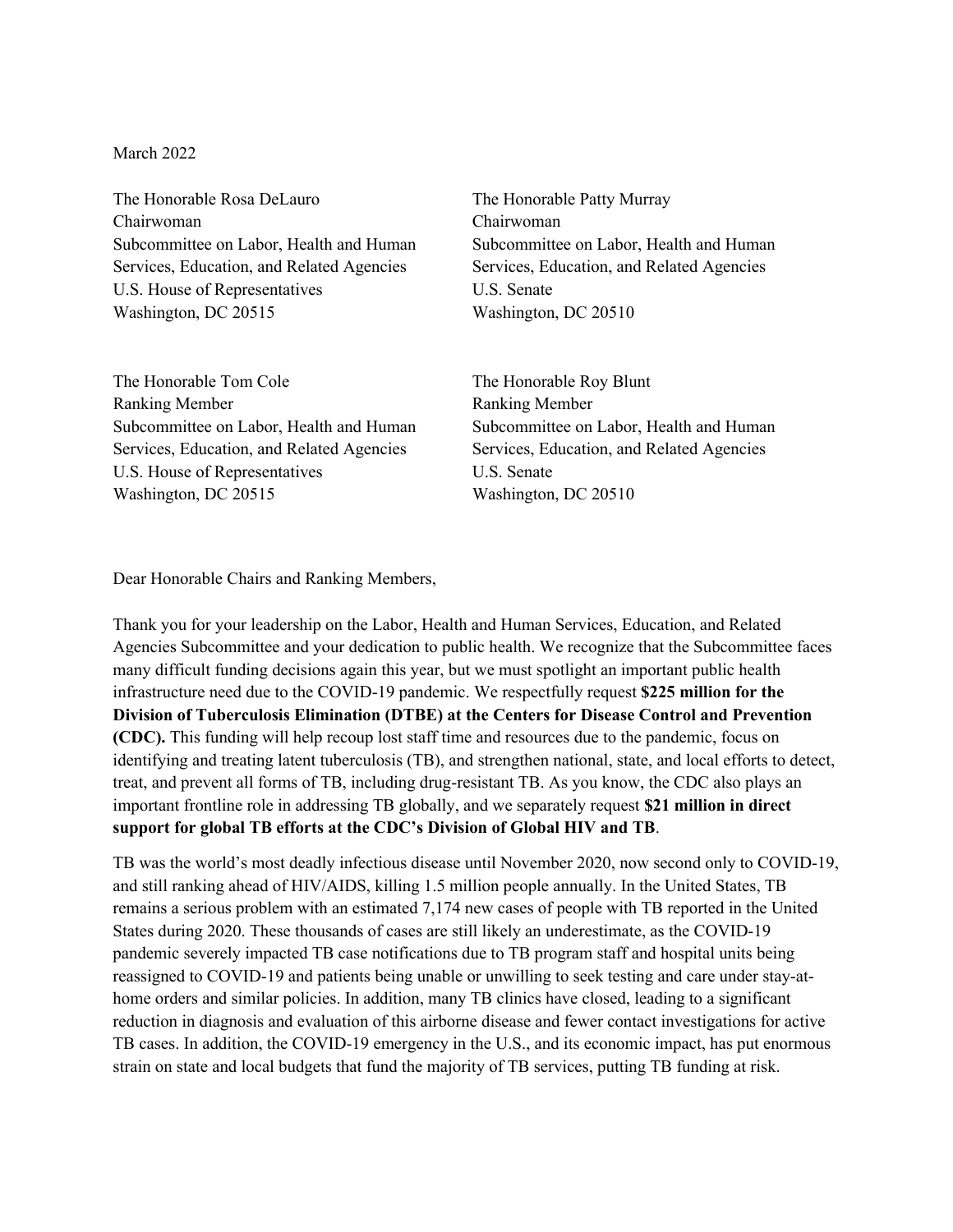In addition to these active cases, there are up to 13 million individuals in the U.S. with latent TB infection (LTBI), an asymptomatic form of tuberculosis that can progress to symptomatic contagious disease when the immune system is compromised, often by conditions common in the US such as diabetes. These 13 million people represent the reservoir of future active TB cases in the absence of a targeted prevention program for those at greatest risk of their LTBI progressing to disease. This is particularly concerning during the current pandemic, while many questions remain about the impact of COVID-19 infection on LTBI's progression to active disease and TB morbidity and mortality. The diagnosis and treatment of individuals with latent TB could prevent an estimated 650,000 to 1,300,000 new cases of active TB in future years. New and expanded approaches in surveillance and control will be required to restore program infrastructure and achieve TB elimination in the United States.

Furthermore, between 2005 and 2020, there were 1,664 cases of multidrug-resistant TB (MDR-TB) and 40 cases of extensively drug-resistant TB (XDR-TB) reported in the United States. Drug resistant TB poses a particular challenge to elimination efforts in the U.S. due to the high costs of treatment and intensive health care resources, including hospitalization. Treatment costs for multidrug-resistant (MDR) TB range from \$100,000 to \$250,000 per case and can be up to \$1 million for treatment of extensively drug-resistant (XDR) TB, which can outstrip state and local public health department budgets. CDC also estimated that the costs resulting from all forms of TB in the US totaled over \$503 million in 2020.

Current diagnostic, treatment and prevention tools are inadequate for halting the TB epidemic. There is no point of care diagnostic for TB, treatment of active disease takes months to years of intense daily antibiotic use with difficult side effects, and as stated earlier prevention efforts are insufficiently resourced. In response to the need for new tools, programmatically-relevant research being done through CDC's TB Trials Consortium (TBTC) within DTBE has led to monumental breakthroughs in new and better short-course treatment regimens for active and latent TB. Other studies focus on such critical priorities as pediatric safety and dosage. Despite TBTC's tremendous value and the dire need for the benefits of its research, funding constraints recently forced TBTC to cut several trial sites at Johns Hopkins University, the University of California-San Francisco, Columbia University, Vanderbilt University, and their global partner sites from the current list of grantees. The requested \$225 million could restore funding for these TBTC trial sites conducting vital TB clinical drug trials that are critical to halting the TB pandemic.

Funding for CDC's DTBE has been flat for almost a decade. We are deeply concerned that this stagnant funding level is eroding state TB programs' capacity to effectively protect the public's health, leaving communities vulnerable to this airborne disease. TB programs provided much needed expertise and resources to the country's battle with COVID, and many state programs are still supporting these efforts in addition to tuberculosis on budgets set almost 10 years ago. The requested \$225 million would enable the restoration of state and local TB program capacity lost during the COVID-19 pandemic, including programmatically-relevant research, and would move us forward on the path to TB elimination. The increased funding requested would support a critically needed national prevention initiative prioritizing those who are latently infected and are at highest risk for progressing to active disease.

Moreover, CDC's mandate is to protect Americans from public health threats at home and abroad. Increasing CDC's Division of Global HIV and TB funding to \$21 million would allow the agency to use its unique technical expertise to address the nexus between the global TB epidemic and the incidence of